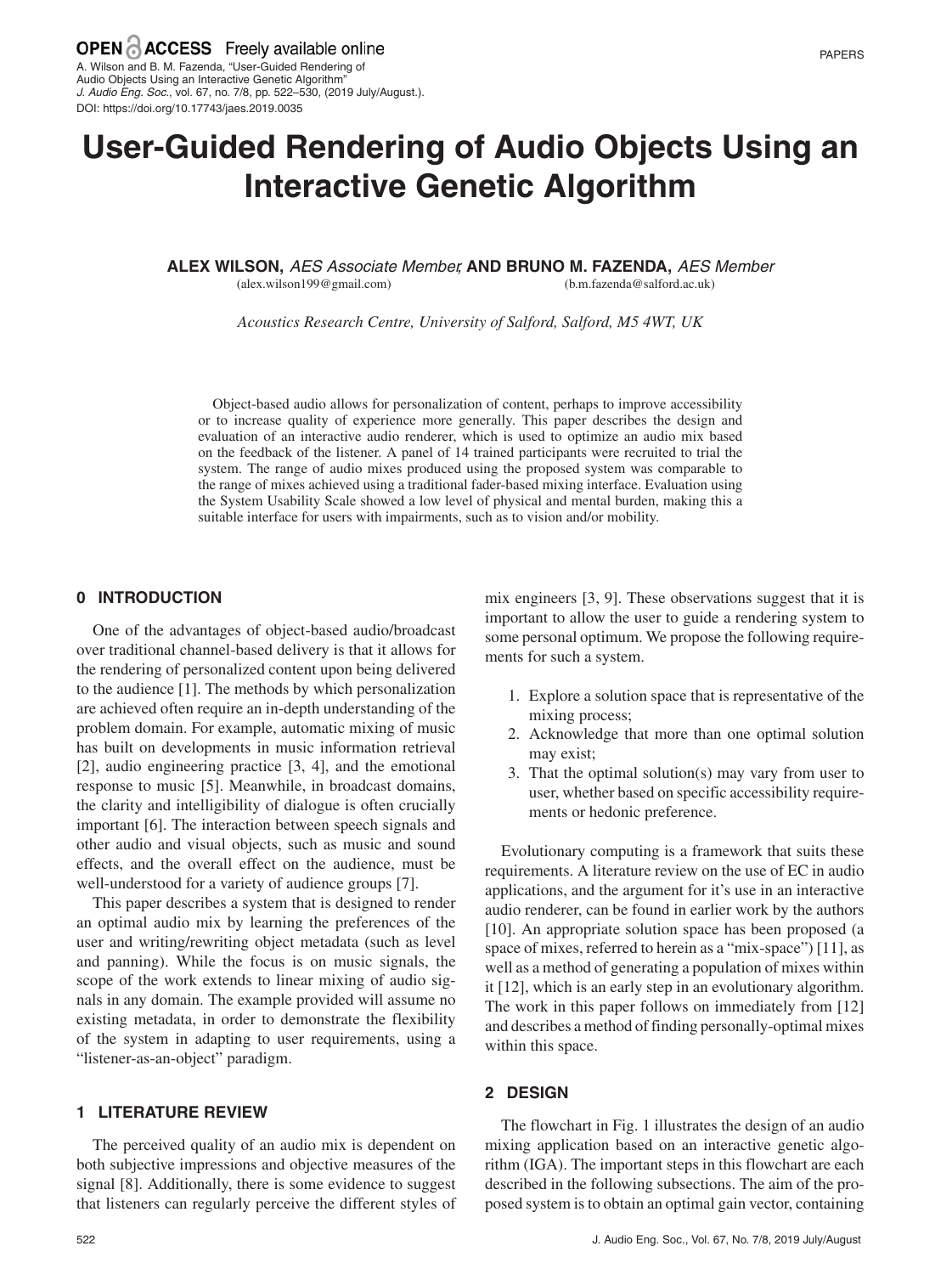

Fig. 1. Flowchart illustrating the design of the system.

one element per object, which is used to create a static mix of the audio objects. Additional object metadata, such as position and equalization parameters, are not considered here although they are theoretically equivalent [12] and object-panning in stereo has been implemented in previous work by the first author [9].

## **2.1 Set-Up**

The test audio used in trials of the developed system is of the following form: a total of six tracks where each is a single-channel .WAV file, PCM encoded at a sampling rate of 44.1 kHz, and a bit depth of 16-bits. The six tracks represent vocals, guitar, bass guitar, snare drum, kick drum, and a single overhead microphone. This precise ordering of tracks ensured that, using the proposed framework [11, 12], the five parameters of the mix  $(\phi_1, ..., \phi_n)$  have a clear meaning:  $\phi_1$  indicates the balance of the vocal to the backing tracks,  $\phi_2$  is the balance of the guitar to the "rhythm" section" of bass and drums,  $\phi_3$  represents the balance of bass to drums, and so on.

Considering the relatively narrowband content of the individual tracks in a multitrack session, loudness was normalized according to a modified form of ITU-BS.1770 [13]. This ensures that the loudness of each track in a mix can be retrieved directly from the gain vector and that all points in the mix-space have the same perceived loudness [12].

The initial population of mixes was sampled from a von-Mises-Fisher (vMF) distribution, with mean vector  $\mu$  and concentration parameter κ [12]. The vMF distribution can be considered the spherical equivalent of a Gaussian distribution. Being points of the surface of a unit hypersphere

ensures that the  $\ell_2$  norm of the gain vector is equal to 1. This has the advantage that each mix is presented at roughly equal loudness while also having sufficient headroom to avoid clipping. The mean vector  $\mu$  represents the initial guess for the desired mix. This could come from literature or from a previous optimization session. In this paper we begin with no assumptions as to what mix would be ideal  $\sim$  a uniform distribution was obtained using arbitrary  $\mu$ and with  $\kappa = 0$ .

## **2.2 Clustering and Fitness Evaluation**

With a large population, evaluating each mix will be fatiguing for a user. Rather than directly evaluate the entire population, one need only rate a sub-population of size *c*, reducing user burden. To achieve this the total population is divided into *c* clusters and a single representative mix is taken from each cluster. After a series of tests (described in [9]) the points were clustered in the gain-space  $(\mathbb{R}^n)$ , where *n* is the number of tracks) using spherical *k*-means clustering, where the distance metric is the Cosine distance [14]. An example is shown in Fig. 2.

Once the sub-population is determined, the fitness of each solution (each mix in this case) is evaluated. How this is achieved depends on the fitness function. In a standard GA approach, this function must be well-defined [15]. In IGA applications, the fitness is evaluated by the user [16] but can be augmented by an objective function, such as those defined in [17], for example. In this system, each mix in the sub-population is played back to the user and directly evaluated on a chosen scale, such as preference. Other scales may be used depending on the task.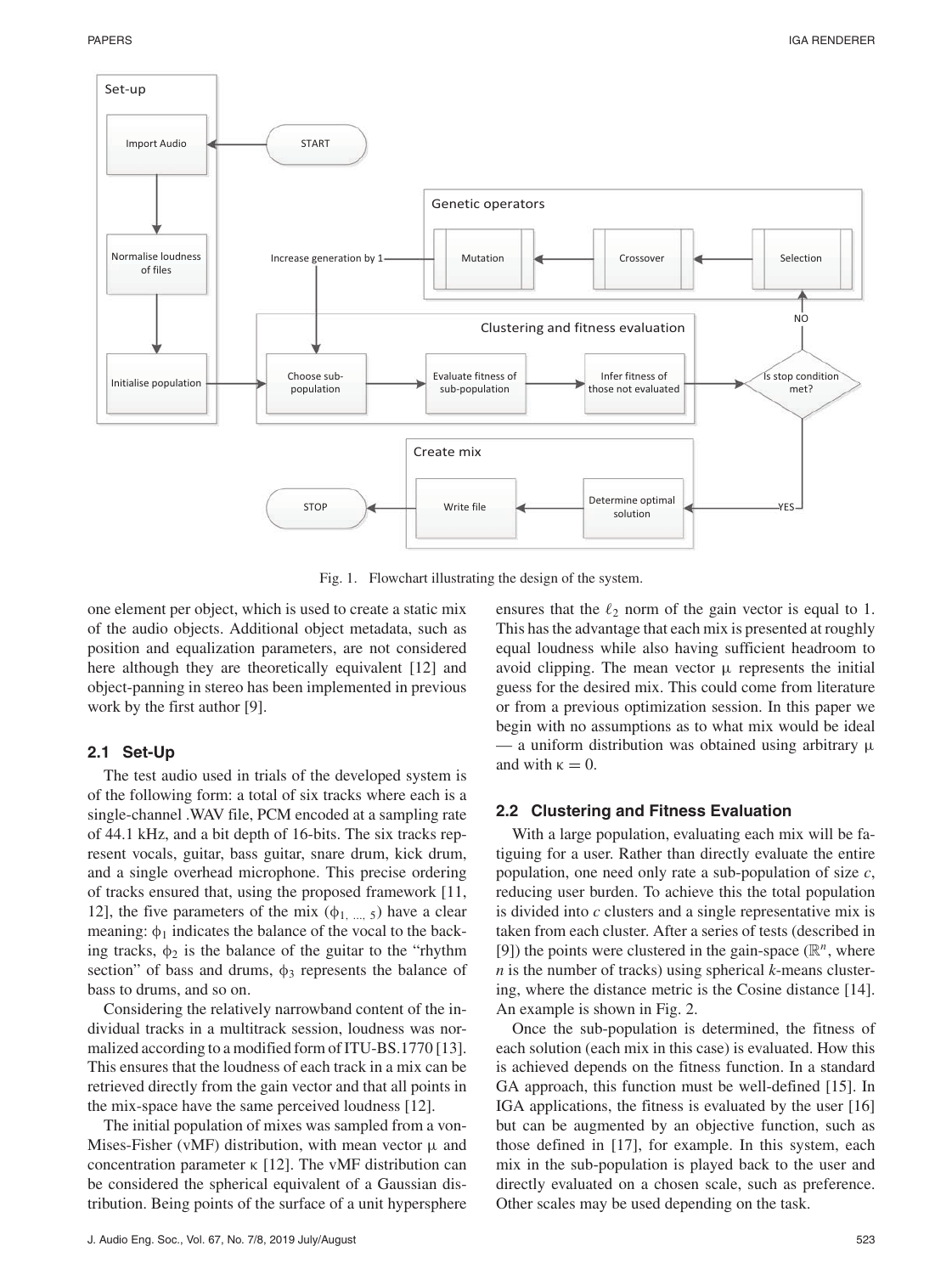|  |  |  |  | Table 1. Settings used in the evaluation of the IGA mixer |  |  |  |
|--|--|--|--|-----------------------------------------------------------|--|--|--|
|--|--|--|--|-----------------------------------------------------------|--|--|--|

| Parameter                | Description                                                       | Value              |  |
|--------------------------|-------------------------------------------------------------------|--------------------|--|
| $\boldsymbol{n}$         | Number of audio tracks being mixed.                               | <sub>(</sub>       |  |
| $\overline{d}$           | Number of variables/dimensions in solution space                  | $n-1$              |  |
| Population size          | Number of candidate solutions per generation                      | 100                |  |
| $\mathcal{C}$            | Number of solutions to be auditioned/evaluated in each generation |                    |  |
| $\boldsymbol{q}$         | Number of bits used to represent the value of each variable       |                    |  |
| Elite fraction           | Proportion of children generated as clones of fittest parents     | 0.05               |  |
| Crossover fraction       | Proportion of children generated by crossover of two parents      | 0.85               |  |
| <b>Mutation fraction</b> | Amount of bits to be mutated in the remaining children            | $ (q \times d)/3 $ |  |
| Stop condition           | Condition which, when met, causes evolution to cease              | 10 generations     |  |



Fig. 2. 1,000 solutions to a 3-track mixing problem, clustered using spherical *k*-means. The solutions closest to each of the cluster centroids form the sub-population to be evaluated, and the fitness of remaining samples is inferred based on these ratings and distance to the centroid.

Since only a subset of the population is evaluated, the fitness of the remaining individuals must be estimated. This was achieved based on the assumption that mixes close to one another share many common attributes and are perceptually similar. The primary method of inferring the fitness of an unevaluated mix was to use the distance to the evaluated mix (the mix closest to the cluster centroid). Each mix within a cluster is awarded the same fitness as the evaluated representative and then an offset is subtracted, proportional to the distance from the centroid [18, 19].

## **2.3 Genetic Operations**

In this example, while clustering takes place in  $\mathbb{R}^n$ , all genetic operations are performed in S*<sup>n</sup>*−1. This ensures that the offspring produced by crossover and mutation are always on the hypersphere in  $\mathbb{R}^n$ . Prior to genetic operations, the real-valued coordinates on S*<sup>n</sup>*−<sup>1</sup> were first converted to binary strings as follows. When the values of *g* are positive, the range of  $\Phi$  is from 0 to  $2\pi$ . To convert to a binary representation, first the range is re-scaled to [0, 1] then multiplied by  $2^q - 1$ , where *q* is the number of bits used in the binary representation. This has a range of  $[0, 2<sup>q</sup> - 1]$ . In this example,  $q = 7$ , allowing 128 levels for each variable. As an individual in the population is comprised of  $d = n -$ 1 coordinates, the values of each individual dimension were converted to a *q*-bit binary string and then concatenated to form the complete parameter vector [20].

Raw fitness values are scaled according to Eq. (1), where *r* is the rank of the individual, when sorted by fitness [15]. The result is a set of scaled fitness values in the range [0,1]. This has the following advantages: a) ensures that fitness values are positive, b) ensures that the range of fitness in each generation is equal, and c) prevents the emergence of "superindividuals," whose fitness is so much higher than others as to dominate the competition in breeding.

$$
f_{\text{scaled}} = \frac{1}{\sqrt{r}} \tag{1}
$$

A proportion of the population automatically survives to the next generation. These individuals are referred to as elites. In this case, the individuals with highest fitness are carried forward. This ensures that high-fitness solutions are not lost by the processes of crossover and mutation.

The crossover function (XO) is important because it promotes diversity in the population of solutions, helping to prevent the algorithm getting stuck in local minima. A number of alternative crossover functions were tested in order to choose the most suitable for this problem.

The performance of the uniform XO was improved over the single-point XO, measured under the criteria of diversity of the resulting population. This allowed the population to better explore the space and increases the likelihood of convergence towards an optimal, rather than a local, solution.

Individual solutions also undergo mutation, which promotes diversity in the population. In this case, a fraction of the total bits in each solution is randomly chosen to undergo mutation. For each of these the value is changed from a 0 to a 1 or vice-versa. The greater this fraction the more noticeable the mutation.

## **2.4 Stop Criteria and Choosing the Optimal Mix**

The most simple criteria would be to stop after a fixed number of generations. Alternatively, evolution could cease once the population has converged towards a sufficiently small region of the solution space. Here, it was more appropriate to use a fixed number of generations, to keep the duration of subjective tests to a predictable timescale. It is also possible that, by using the latter method, the system would not always converge. Typically, in evolutionary algorithms, the best solution is considered to be the solution with the highest fitness. There are a number of reasons why this approach is not suitable here.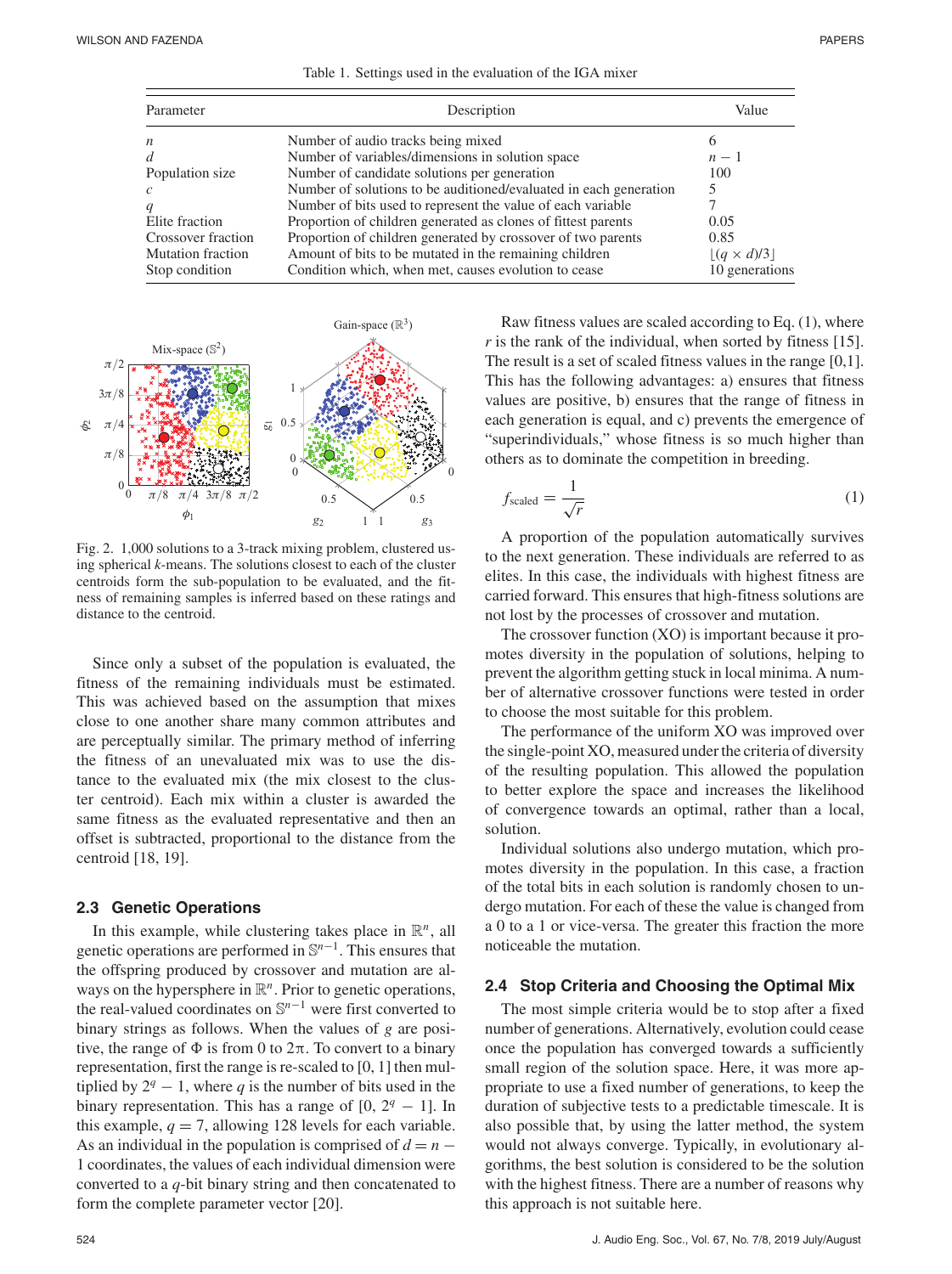

Fig. 3. Population of mixes taken from one of the evaluation sessions. Symbols/colors represent the five clusters, as described in Sec. 2.2. The histograms along the main diagonal show the distribution of each φ term, and all have equal *y*-scale (0  $\rightarrow$  100). These plots show that, while mixes are initially distributed uniformly on the hypersphere, there are noticeable regions of convergence after ten generations.

- 1. Since fitness was subtracted in proportion to distance from the evaluated individuals, the individual with the highest fitness will always be one of the directlyevaluated sub-population, while that might not be the case in reality.
- 2. Many problems that can be addressed by Interactive Evolutionary Algorithms are perceptual and as such do not require *exact* solutions but rather seek to identify an area of the solution space in which many good solutions exist that are perceptually similar [16]. For example, in an audio mixing problem there is a limit to the precision required when determining some metadata values. For example, small adjustments in the gain of individual tracks might not be reliably perceived.

If the population converges on a small region of the solution space, the centroid of the final population is an appropriate choice for the optimal solution, or "best" mix. Determining this point employed kernel density estimation (KDE) methods. Two methods were tested here: multiple univariate KDE, where the density of the population is evaluated separately for each dimension, and multivariate KDE, where the density of the population is determined in the multivariate space. The results from both methods were compared and show a high level of agreement [9]. The univariate method was used in order to reduce computation time.

## **3 EVALUATION**

The aim of the work in this section is to ascertain how users interact with the system and whether or not it can be considered useful. The following are the research questions pertaining to this section.

- 1. What are the median loudness levels of instruments when mixed using this system?
- 2. How does this compare to a more traditional, faderbased approach?
- 3. How is the user experience evaluated, qualitatively, by the user?

The first two questions relate to the results found in the literature, indicating that voice is prioritized in music/audio mixes and some consensus is observed regarding the relative levels of drums and bass in music [9, 21]. Should similar levels and distributions of track gain be found then it could be said that the proposed system does not prohibit the user from finding the type of mix they would create with a traditional system.

In addition to finding the types of mixes that are created with the system, it is important to determine the nature of the user-experience. The third question seeks to identify if a user is likely to encounter difficulty with using the system. To answer these questions, an experiment was devised in which a number of participants were given the chance to use the system to create their desired mix of a specific song, and to report on their experience of the system. The experiment took place in the ITU-R BS.1116 compliant listening room at the University of Salford. A single loudspeaker (Genelec 8020a) was used, positioned centrally, at a distance of 1.4 m from the listening position. Participants were free to adjust the playback level during their evaluation of generation #1 but not thereafter. The number of participants who took part in this experiment was 14, most of whom had previously participated in previous audio-mixing tasks [9] and were considered to be sufficiently familiar with level-balancing of a number of audio signals. Furthermore, all were either postgraduate or undergraduate students in audio and acoustics programs, or active researchers in these areas.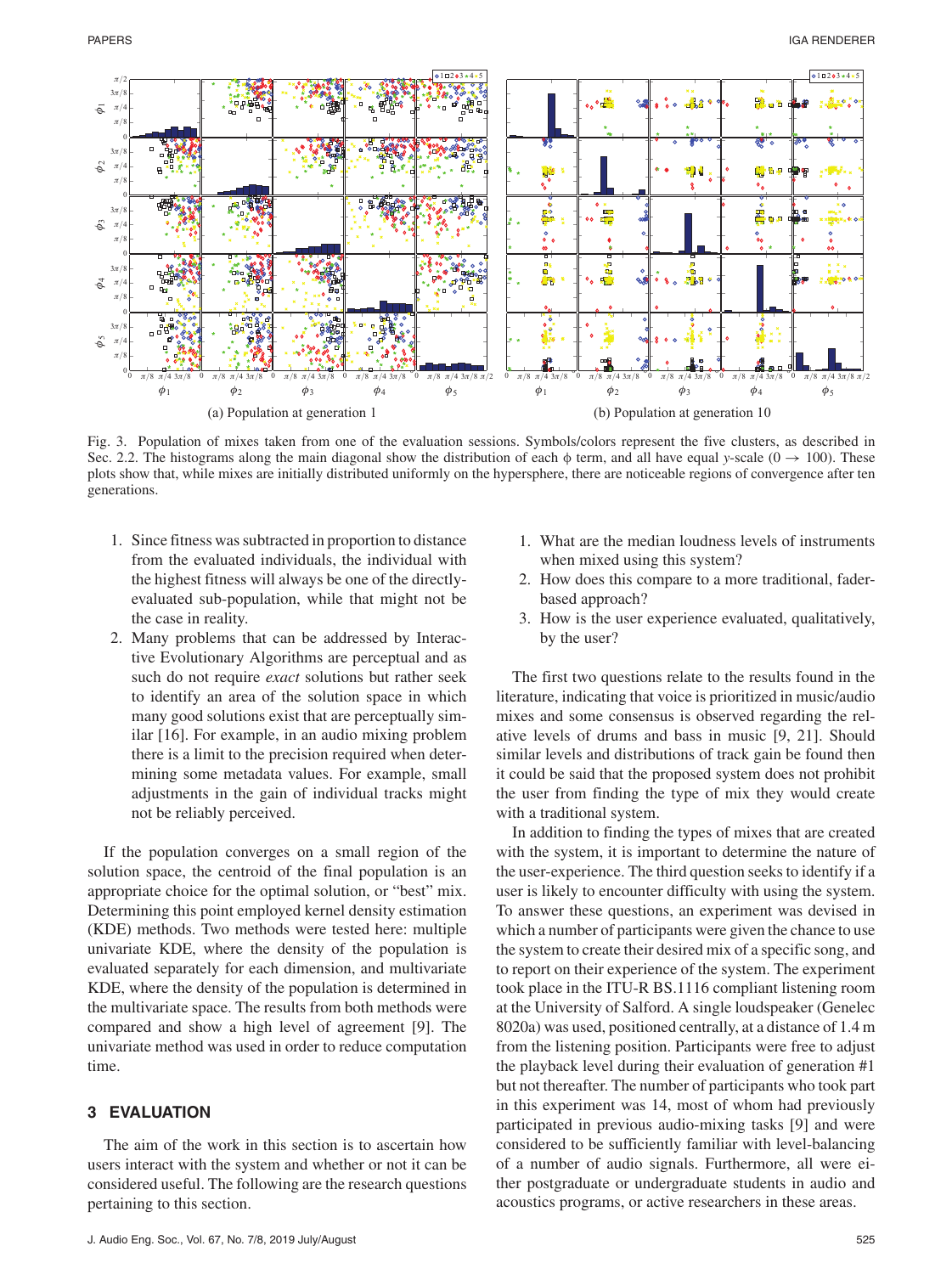

Fig. 4. Univariate KDE result from one of the sessions. Peaks in each distribution are marked. Taking the greatest peak in each provides a 5-element  $\Phi$  vector (on  $\mathbb{S}^5$ ) which is transformed to a 6-element gain vector (in  $\mathbb{R}^6$ ).

The only visual information presented to the user was a simple GUI to gather ratings of mixes and to provide a progress update at the end of each generation. Consequently, the user needed to rely solely on auditory perception and would not be able to mix based on visual or tactile stimuli, such as with a fader-based system. When rating mixes, participants were advised that a rating of 10/10 represented their ideal mix, while a rating of 1/10 is a mix most far from ideal, in any of the many ways that this might be possible. Over all 14 participants, the median amount of time taken to evaluate 10 generations (50 mixes) was 11 minutes 17 seconds. As a mix deemed to be poor can be evaluated rather quickly, this short duration was not unexpected.

Upon completing 10 generations the optimal mix was estimated using the univariate KDE method (see Fig. 4). This mix was then played back to the user for informal evaluation but was not rated quantitatively.



Fig. 5. Boxplot showing the raw fitness scores per generation for all 14 participants' sessions (1,400 mixes per generation).

Fig. 5 shows the distribution of raw fitness scores per generation when data from all participants was combined. As desired, the fitness of the population typically increased as the system evolves. A few additional observations can be made from this plot.

- 1. As the initial population is uniformly distributed on the hypersphere, there is likely to be a variety of mixes, rated good and bad. Since gen #2 represents the first evolved generation it is credible that the median fitness may drop initially.
- 2. As anticipated, the fitness increases over the duration of the session, mostly between generations 3 and 7. This indicates that once the system has identified an optimum point based on user ratings, after a few generations of searching, it slowly begins to converge.
- 3. This convergence reaches a saturation point at generation 7 as no regular improvement in median fitness is observed from here on.

It is important to note that while the best mixes in a given generation are passed on to the next generation (as "elite" children), they may not survive another generation. This is due to the fact that the inferred fitness is always determined by subtracting an offset from the rated subset. The best mix in a given generation is therefore one that was part of the rated subset. Once the system completed 10 generations of user-evaluation and evolution, the univariate KDE method was used to determine that participant's supposed ideal mix.

#### **3.1 Survey Responses**

At the end of each "mixing" exercise, the user was played the "best" mix and provided with a questionnaire in order to assess the interaction between the user and the system. The first 10 questions were from the System Usability Scale (SUS), a short survey designed to gather information of a system's usability [22]. Additional questions were devised by the authors as more directly related to audio mixing systems and this particular experiment. The list of statements is shown in Table 3. For each the user chose a response on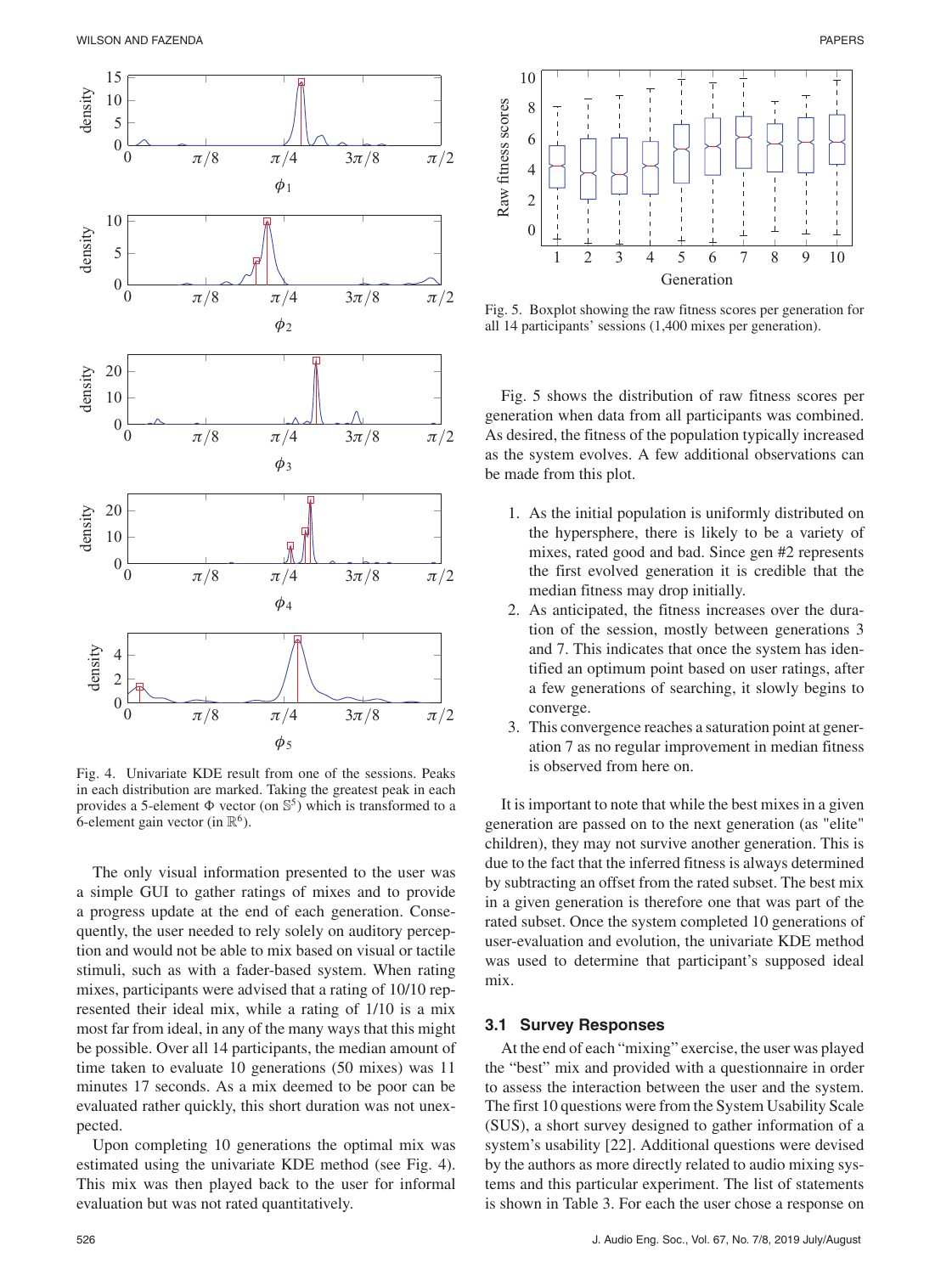Table 2. Comparision of levels. Fader results are from [9], where Faders(all) pertains to the entire experimental data from that study and Faders(LS.sc) is the subset of results matching the conditions in this, IGA, study (using loudspeakers and the song "Sister Cities" by Hop Along).

|                                           |                                            | Median Level (LUFS)                       |                                           |
|-------------------------------------------|--------------------------------------------|-------------------------------------------|-------------------------------------------|
| Track                                     | IGA                                        | Faders(LS.sc)                             | Faders(all)                               |
| <b>Vox</b><br>Gtr<br><b>Bass</b><br>Drums | $-2.72$<br>$-10.84$<br>$-10.37$<br>$-7.62$ | $-2.30$<br>$-8.89$<br>$-10.43$<br>$-8.33$ | $-2.85$<br>$-8.56$<br>$-10.46$<br>$-8.11$ |
| Snare<br>Kick<br>OН                       | $-14.57$<br>$-16.69$<br>$-12.79$           |                                           |                                           |

a 5-point Likert scale, marked at the extremes by "strongly disagree" and "strongly agree."

High scores on odd numbered questions indicate a positive impression of system usability, as do low scores on even-numbered questions. Scoring of the questionnaire results is as follows: for odd items, subtract one from the user response. For even-numbered items, subtract the user responses from 5. This scales all values from 0 to 4 (with four being the *most positive* response). Sum the converted responses for each user and multiply the total by 2.5. This converts the range of possible values from 0 to 10.

Table 3 shows the mean of the converted scores for each item. Note that the score shown for items 1 to 10 is the mean positivity (from 0 to 4), not the mean of the raw scores (i.e., not the level of agreement with the statement). For items 11 to 17 the score shown *is* the mean level of agreement with the statement. Across all users, the median SUS score for the system is 90, while the range was 75 to 95. This score by itself does not offer much insight without other systems to compare to. [23] analyzed the SUS scores from a variety of different systems and found the average SUS score from over 200 studies to be 70. This suggests that the proposed system is highly usable.

#### **4 DISCUSSION**

#### **4.1 Optimal Levels**

A comparison between the median track levels obtained in this experiment and in a fader-based experiment in the same location is shown in Table 2. This reveals that differences found between the two methods are small. The largest difference is that the guitar was typically set quieter using the IGA system, by about 2 LU. The level of the vocals in the IGA experiment is closer to the Faders(all) level than Faders(LS.sc), indicating that this level may generalize well to other songs. A precise match between experiments would have been surprising, especially considering the IGA method only approximates the user's ideal mix in the final KDE stage. That said, the close match for vocals, bass, and drums (to a slightly lesser extent) indicates the success of the IGA method. From this it may be claimed with some

Table 3. Survey results for IGA mixer, showing the mean and standard deviation of the data.

| #  | Statement                                                                                   | avg.<br>positivity | std. dev |
|----|---------------------------------------------------------------------------------------------|--------------------|----------|
| 1  | I think that I would like to use this<br>system frequently.                                 | 2.92               | 0.64     |
| 2  | I found the system unnecessarily<br>complex.                                                | 3.69               | 0.48     |
| 3  | I thought the system was easy to<br>use.                                                    | 3.92               | 0.28     |
| 4  | I think I would need the support of<br>a technical person to be able to<br>use this system. | 3.77               | 0.44     |
| 5  | I found the various functions in<br>this system were well integrated.                       | 3.54               | 0.66     |
| 6  | I thought there was too much<br>inconsistency in this system.                               | 3.15               | 0.99     |
| 7  | I would imagine that most people<br>would learn to use this system<br>very quickly.         | 3.54               | 0.66     |
| 8  | I found the system very<br>cumbersome to use.                                               | 3.38               | 0.65     |
| 9  | I felt very confident using the<br>system.                                                  | 3.54               | 0.66     |
| 10 | I needed to learn a lot of things<br>before I could get going with<br>this system.          | 3.46               | 0.97     |
|    |                                                                                             | avg. score         |          |
| 11 | I felt in control of the mixing<br>process.                                                 | 2.69               | 0.95     |
| 12 | I thought the loudness of samples<br>was consistent.                                        | 3.85               | 0.55     |
| 13 | I felt the mixes got better over<br>time.                                                   | 3.62               | 0.77     |
| 14 | I found the interface to be<br>physically demanding.                                        | 1.31               | 0.85     |
| 15 | I thought the loudness of samples                                                           | 4.31               | 0.63     |

|    | was suitable.                   |      |      |
|----|---------------------------------|------|------|
|    | 16 I found the interface to be  | 1.31 | 0.63 |
|    | mentally demanding.             |      |      |
| 17 | I felt the test environment was | 4.77 | 0.44 |
|    | comfortable.                    |      |      |

confidence that the IGA method is capable of creating a range of mixes similar to that which would be created using the conventional fader-based approach but using a very different and much less complex interface.

# **4.2 Usability**

The statement that received the least positive response was #1 ("I think that I would like to use this system frequently"). Initially, this particular observation seems to contradict the overall high score that users awarded the system. However, while it is the least positive response, the mean score is 2.92 on a scale of 0 to 4, suggesting a result that is still rather positive. However, it is important to realize that the users would have been comparing the system to a more conventional audio mixing system and it is likely that some preference would typically lie with a known, more "hands on" method. Somewhat supporting this suggestion, the next least positive statement was #6 ("I thought there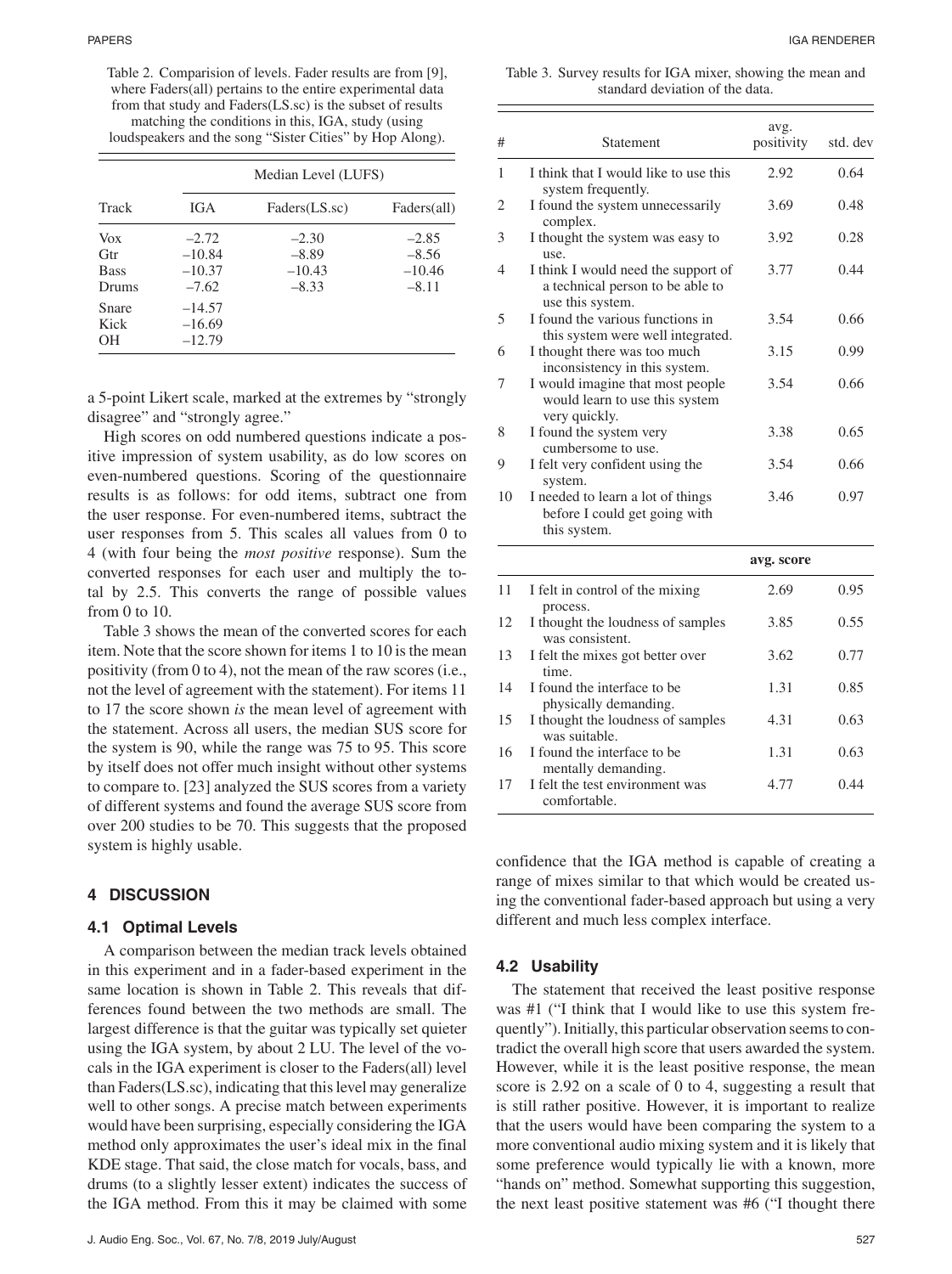was too much inconsistency in this system"). This seems to indicate that difficulties experienced by users were due to lack of direct, explicit control over the parameters of the mix, as further corroborated by the results pertaining to statement #11 ("I felt in control of the mixing process"). When asked whether the system was either physically or mentally demanding, users typically responded that neither was the case, suggesting the system has a low level of userburden. Achieving its goal of low or inexistent physical burden affords a high level of accessibility. From the SUS items, the statement obtaining the most positive response was #3 ("I thought the system was easy to use"). Importantly, users generally felt that mixes got better over time, as desired.

## **4.3 Applications**

The system described in this paper allows a method of audio which relies only on audition, as it features a minimal amount of visual or tactile stimuli. Users described the system has having low levels of physical or mental burden. Consequently, this system could act as a mixing assistant to a visually impaired audio engineer, or be tailored to suit a range of accessibility requirements, such as where mobility is impaired. It is hoped that further research into such interfaces could widen participation in audio engineering and broadcast careers.

In this paper the user of the system partakes in active fitness evaluation, carefully considering the qualities of each presented solution, thus allowing the all-important human decision into the final outcome. One challenge moving forward will be to complement this with other forms of fitness evaluation, where the rating of solutions is embedded in some other process such that the user is not aware of the system's learning process. One such form could be achieved through implementing bio-physiological response into the interaction loop [24]. This would allow for increased personalization of object-based content, where the renderer adapts to the requirements of the user in an unobtrusive manner.

#### **4.4 Further Work**

While a typical genetic algorithm relies on an objective fitness function, this is difficult to implement for a subjective task such as audio-mixing. In the case of a televised/radio drama, measures such as speech intelligibility could be used as an objective function, however a variety of constraints would be necessary, as intelligibility can easily be maximized by simply muting all other objects.

With each learning session, the system has the potential to adapt further. By associating the evolution of the solution with the measured signal features of the input audio tracks, the system could further learn general traits of audio mixing. It has been shown that in large collections of music-mixes, there is noticeable central tendency in the distributions of audio signal features [17]. This could be used to provide objective rules to help constrain the system in addition to the guidance of the user.

Whether or not this is desired is another issue. In this paper the aesthetic proposed is one where the system makes no prior assumptions of the process. Earlier attempts at automatic rendering have perhaps had an over-reliance on prior assumptions and so-called best-practice mixing techniques. Combining both strategies—adapting to a specific user while also learning best-practice from a collection of users—will be a challenge in further development of this and related systems.

# **5 CONCLUSIONS**

This paper has described a user-guided rendering system, using an interactive genetic algorithm, which could be utilized in object-based broadcast or in a more traditional production environment. While this paper deals only with audio levels, addition of panning and equalization is possible. When using the proposed system in a simple musicmixing task, participants were able to create a range of mixes comparable to those made using the conventional fader-based system. This suggests that the system is not an obstacle to the creation of desired content and does not impose noticeable limits on what content can be created. The system was considered to be highly usable. Both physical and mental demands were reported to be low. Consequently it is predicted that the system would be suitable for a variety of applications where physical interaction is to be kept low.

# **6 REFERENCES**

[1] M. Armstrong, M. Brooks, A. Churnside, M. Evans, F. Melchoir, and M. Shotton, "Object-Based Broadcasting—Curation, Responsiveness and User Experience," *IET Conference Proceedings*, no.1, pp. 12.2–12.2 (2014 Jan.), doi: 10.1049/ib.2014.0038.

[2] J. Scott and Y. E. Kim, "Instrument Identification Informed Multi-Track Mixing," presented at the *14th International Society for Music Information Retrieval Conference (ISMIR 2013)* (2013).

[3] B. De Man, *Towards a Better Understanding of Mix Engineering*, Ph.D. thesis, Queen Mary University of London (2017).

[4] D. M. Ronan, H. Gunes, and J. D. Reiss, "Analysis of the Subgrouping Practices of Professional Mix Engineers," presented at the *142nd Convention of the Audio Engineering Society* (2017 May), convention paper 9700.

[5] D. Ronan, J. D. Reiss, and H. Gunes, "An Empirical Approach to the Relationship between Emotion and Music Production Quality," *arXiv preprint arXiv:1803.11154* (2018).

[6] M. Armstrong, "From Clean Audio to Object Based Broadcasting," *BBC R&D White Paper, WHP*, vol. 324 (2016).

[7] L. Ward, B. Shirley, Y. Tang, and W. J. Davies, "The Effect of Situation-Specific Non-Speech Acoustic Cues on the Intelligibility of Speech in Noise," *Proc. Interspeech 2017*, pp. 2958–2962 (2017), doi: 10.21437/ interspeech.2017-500.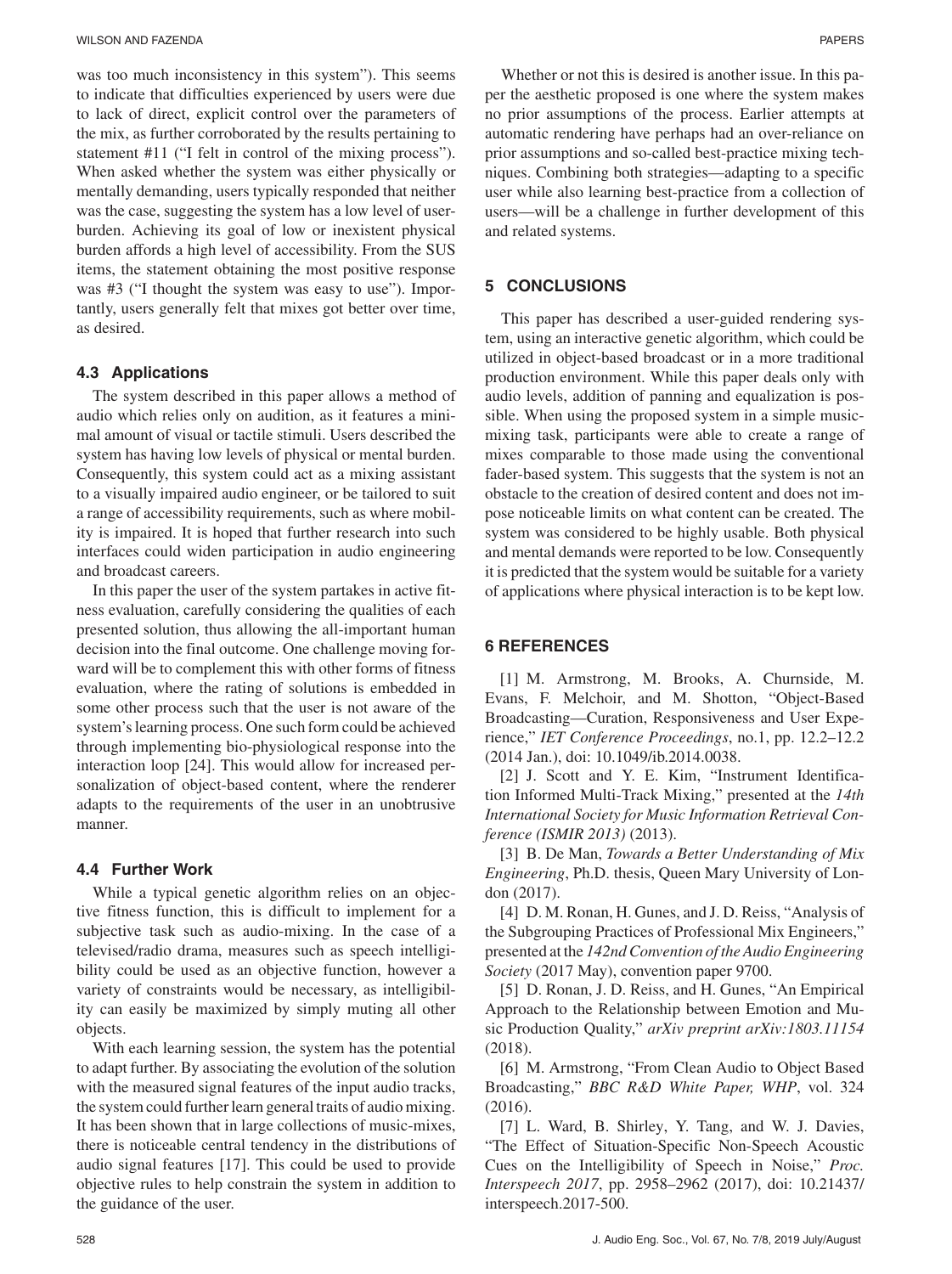[8] A. Wilson and B. M. Fazenda, "Perception of Audio Quality in Productions of Popular Music," *J. Audio Eng. Soc.*, vol. 64, pp. 23–34 (2016 Jan./Feb.), doi: https://doi. org/10.17743/jaes.2015.0090.

[9] A. Wilson, *Evaluation and Modelling of Perceived Audio Quality in Popular Music, towards Intelligent Music Production*, Ph.D. thesis, University of Salford (2017).

[10] A. Wilson, R. Loughran, and B. M. Fazenda, "On the Suitability of Evolutionary Computing to Developing Tools for Intelligent Music Production," presented at the *3rd Workshop on Intelligent Music Production (WIMP 2017)* (2017).

[11] A. Wilson and B. M. Fazenda, "Navigating the Mix-Space: Theoretical and Practical Level-Balancing Technique in Multitrack Music Mixtures," presented at the *Sound and Music Computing Conference* (2015 July).

[12] A. Wilson and B. M. Fazenda, "Populating the Mix Space: Parametric Methods for Generating Multitrack Audio Mixtures," *Applied Sciences*, vol. 7, no. 12, p. 1329 (2017), doi: 10.3390/app7121329.

[13] P. D. Pestana, J. D. Reiss, and A. Barbosa, "Loudness Measurement of Multitrack Audio Content Using Modifications of ITU-R BS. 1770," presented at the *134th Convention of the Audio Engineering Society* (2013 May), convention paper 8813.

[14] K. Hornik, I. Feinerer, M. Kober, and C. Buchta, "Spherical k-Means Clustering," *J. Stat. Software*, vol. 50, no. 10, pp. 1–22 (2012), doi: 10.18637/jss.v050.i10.

[15] D. Goldberg, K. Deb, and B. Korb, "Messy Genetic Algorithms: Motivation, Analysis, and First Results," *Complex Systems*, no. 3, pp. 493–530 (1989).

[16] H. Takagi, "Interactive Evolutionary Computation: Fusion of the Capabilities of EC Optimization and Human Evaluation," *Proceedings of the IEEE*, vol. 89, no. 9, pp. 1275–1296 (2001), doi: 10.1109/5.949485.

[17] A. Wilson and B. Fazenda, "Variation in Multitrack Mixes: Analysis of Low-Level Audio Signal Features," *J. Audio Eng. Soc.*, vol. 64, pp. 466–473 (2016 Jul./Aug.), doi: 10.17743/jaes.2016.0029.

[18] J.-Y. Lee and S.-B. Cho, "Sparse Fitness Evaluation for Reducing User Burden in Interactive Genetic Algorithm," *IEEE International Fuzzy Systems Conference Proceedings (FUZZ-IEEE'99)*, pp. 998–1003 vol. 2 (1999), doi: 10.1109/FUZZY.1999.793088.

[19] H.-S. Kim and S.-B. Cho, "Application of Interactive Genetic Algorithm to Fashion Design," *Engineering Applications of Artificial Intelligence*, vol. 13, no. 6, pp. 635–644 (2000), doi: 10.1016/S0952-1976(00)00045- 2.

[20] A. H. Wright, "Genetic Algorithms for Real Parameter Optimization," in *Foundations of Genetic Algorithms*, vol. 1, pp. 205–218 (Elsevier, 1991), doi: 10.1016/b978-0- 08-050684-5.50016-1.

[21] B. De Man, B. Leonard, R. King, and J. D. Reiss, "An Analysis and Evaluation of Audio Features for Multitrack Music Mixtures," *15th International Society for Music Information Retrieval Conference (ISMIR 2014)*, pp. 137–142 (2014).

[22] J. Brooke, et al., "SUS-A Quick and Dirty Usability Scale," *Usability Evaluation in Industry*, vol. 189, no. 194, pp. 4–7 (1996).

[23] A. Bangor, P. T. Kortum, and J. T. Miller, "An Empirical Evaluation of the System Usability Scale," *Intl. J. Human–Computer Interaction*, vol. 24, no. 6, pp. 574–594 (2008), doi: 10.1080/10447310802205776.

[24] D. A. H. Williams, D. T. Murphy, and B. Fazenda, "Towards Bio-Responsive Control for Music," presented at the *DMRN+ 12 Digital Music Research Network* (2017).